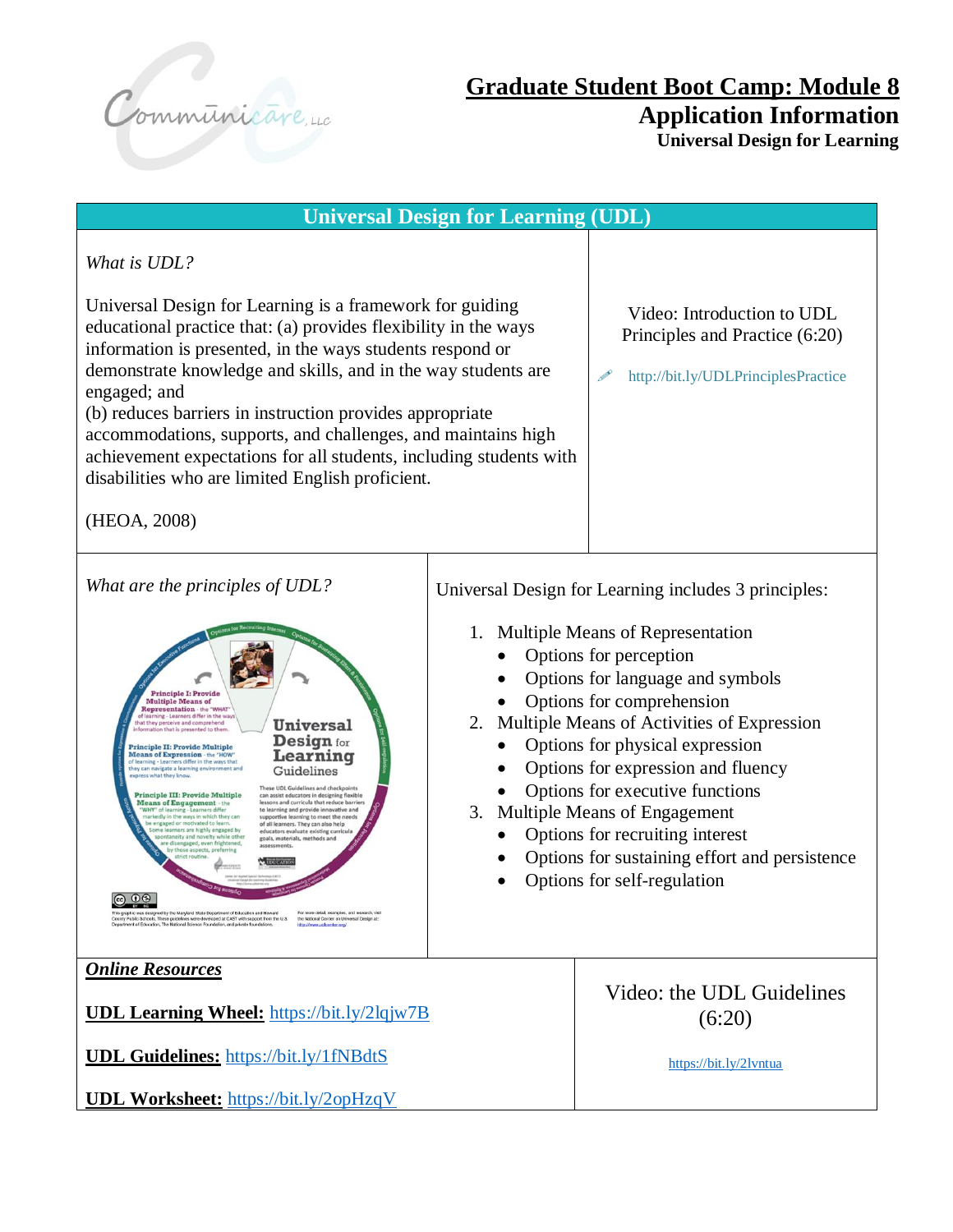

# **Graduate Student Boot Camp: Module 8 Application Information**

**Universal Design for Learning**

| <b>Universal Design for Learning (UDL)</b>                                                                                                                                                                                                                                                                                                         |                                                              |  |  |  |
|----------------------------------------------------------------------------------------------------------------------------------------------------------------------------------------------------------------------------------------------------------------------------------------------------------------------------------------------------|--------------------------------------------------------------|--|--|--|
| What is Differentiated Instruction (DI)                                                                                                                                                                                                                                                                                                            | Video: Introduction to Differentiated<br>Instruction         |  |  |  |
| At its most basic level, differentiation consists of the efforts of<br>teachers to respond to variance among learners in the classroom.<br>Whenever a teacher reaches out to an individual or small group<br>to vary his or her teaching in order to create the best learning<br>experience possible, that teacher is differentiating instruction. | http://bit.ly/IntrotoDI<br><b>What is</b>                    |  |  |  |
|                                                                                                                                                                                                                                                                                                                                                    | <b>Differentiation?</b>                                      |  |  |  |
| Teachers can differentiate at least four classroom elements based<br>on the student readiness, interest, or learning profile:                                                                                                                                                                                                                      | now the Learne                                               |  |  |  |
| Content – what the student needs to learn or how the<br>$\bullet$<br>student will get access to the information;<br>Process – activities in which the student engages in order<br>$\bullet$                                                                                                                                                        | reinsham Approac                                             |  |  |  |
| to make sense of or master the content;<br>Products – culminating projects that ask the student to<br>$\bullet$<br>rehearse, apply, and extend what he or she has learned in<br>a unit; and<br>Learning environment – the way the classroom works<br>and feels.                                                                                    | Video: Guidelines of DI<br>http://bit.ly/CarolAnnTomlinsonDI |  |  |  |
| Tomlinson, C.A. (August, 2000)                                                                                                                                                                                                                                                                                                                     |                                                              |  |  |  |
|                                                                                                                                                                                                                                                                                                                                                    |                                                              |  |  |  |
| <b>Differentiation: Content</b>                                                                                                                                                                                                                                                                                                                    |                                                              |  |  |  |
| Refers to what the student needs to be able to learn of how the                                                                                                                                                                                                                                                                                    |                                                              |  |  |  |

Refers to what the student needs to be able to learn of how the student will get access to the information.

Examples of differentiating content at the elementary level include the following:

- 1. Using reading materials at varying readability levels;
- 2. Augmenting printed texts by using audiobooks, text-tospeech readers, or multimedia;
- 3. Using spelling or vocabulary lists at readiness levels of students;
- 4. Presenting ideas through both auditory and visual means;
- 5. Using reading buddies; and Meeting with small groups to re-teach an idea or skill for struggling learners, or to extend the thinking or skills of advanced learners.

*Tomlinson, C.A. (August, 2000)*

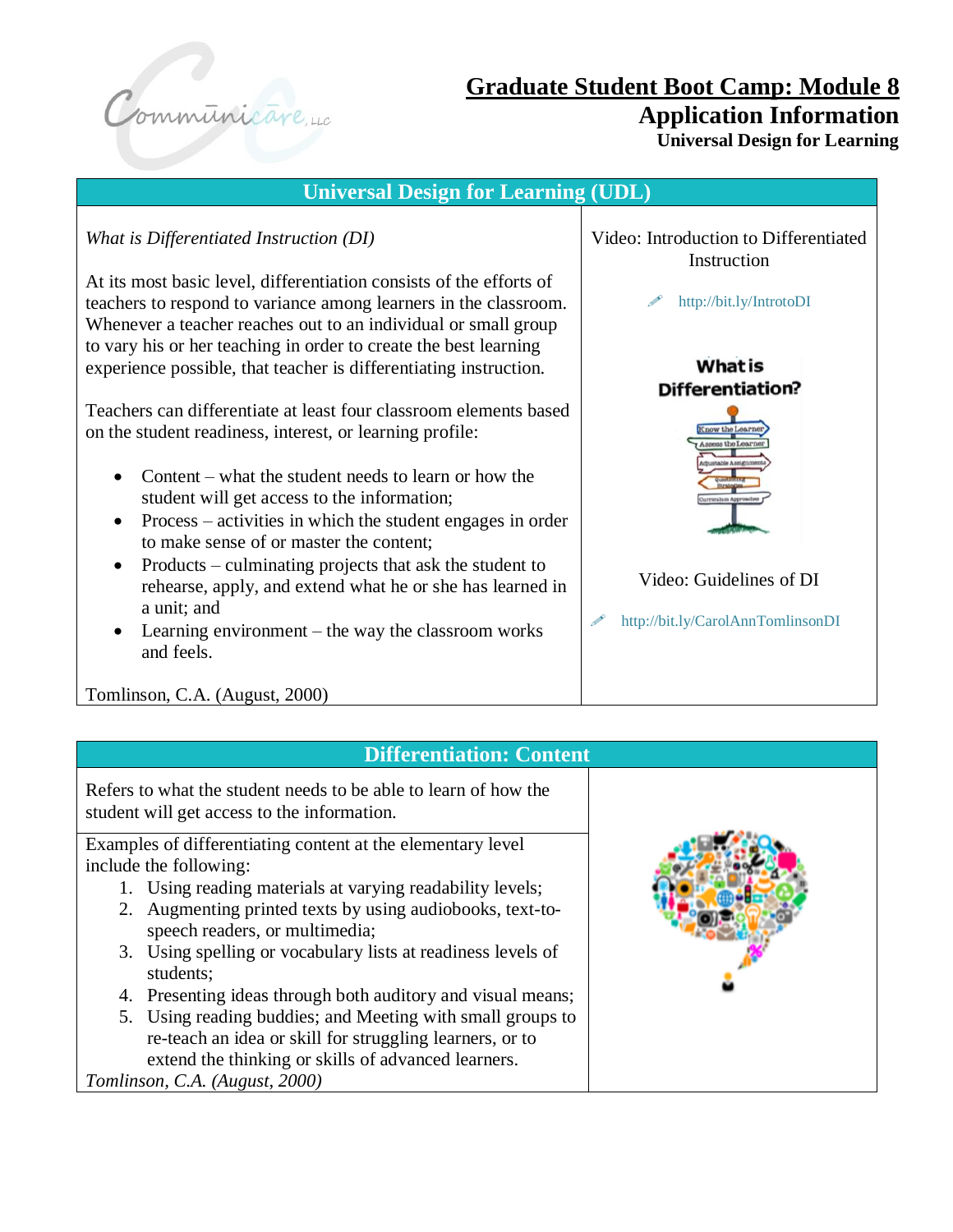

## **Graduate Student Boot Camp: Module 8**

# **Application Information**

**Universal Design for Learning**

| <b>Differentiation: Process</b><br>Refers to activities in which the student engages in order<br>to make sense of or master the content.<br>Examples of differentiating process or activities at the elementary<br>level include the following:<br>1. Using tiered (leveled) activities through which all<br>learners work with the same important understandings<br>and skills, but proceed with different levels of support,<br>challenge, or complexity;<br>2. Providing interest centers that encourage students to<br>explore subsets of the class topic of particular interest to<br>them;<br>3. Developing personal agendas (task lists written by the |  |
|---------------------------------------------------------------------------------------------------------------------------------------------------------------------------------------------------------------------------------------------------------------------------------------------------------------------------------------------------------------------------------------------------------------------------------------------------------------------------------------------------------------------------------------------------------------------------------------------------------------------------------------------------------------|--|
| teacher and containing both in-common work for the<br>whole class and work that addresses individual needs of<br>learners) to be completed either during specified agenda<br>time or as students complete other work early;<br>4. Offering manipulatives or other hands-on supports for                                                                                                                                                                                                                                                                                                                                                                       |  |
| students who need them; and<br>5. Varying the length of time a student may take to<br>complete a task in order to provide additional support for<br>a struggling learner or to provide additional support for a<br>struggling learner or to encourage an advanced learner to<br>pursue a topic in greater depth.                                                                                                                                                                                                                                                                                                                                              |  |
| Tomlinson, C. A. (August, 2000)                                                                                                                                                                                                                                                                                                                                                                                                                                                                                                                                                                                                                               |  |

## **Differentiation: Products** • Refers to the culminating projects that ask the student to rehearse, apply, and extend what he or she has learned in a unit. Examples of differentiating products at the elementary level include the following: 1. Giving students options of how to express required learning (e.g. create a puppet show, write a letter, or develop a mural with labels); 2. Using rubrics that match and extend students' varied skills levels; 3. Allowing students to work alone or in small groups on their products; and 4. Encouraging students to create their own product assignments as long as the assignments contain required elements. *Tomlinson, C.A. (August, 2000)*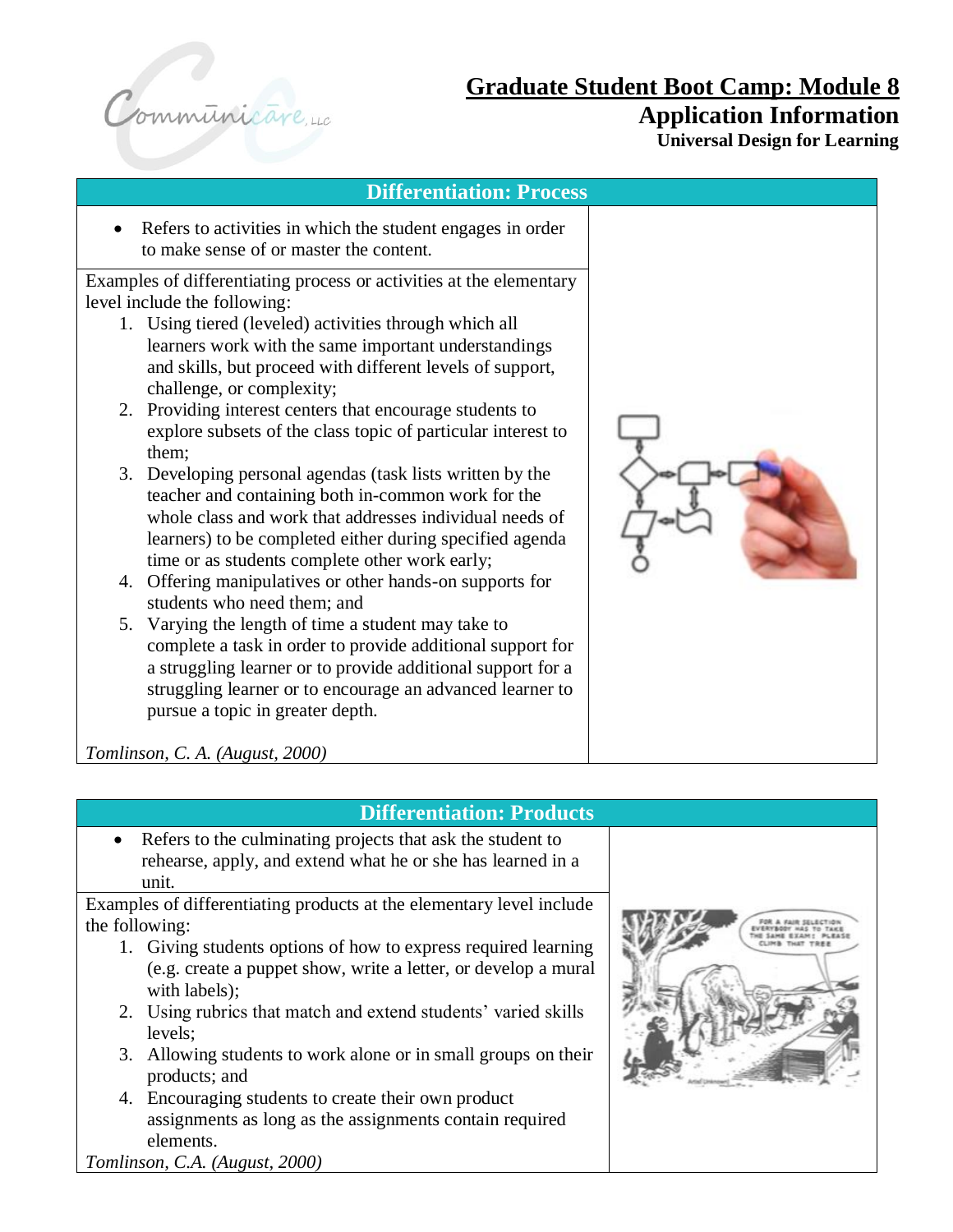

# **Graduate Student Boot Camp: Module 8**

## **Application Information**

**Universal Design for Learning**



## **Individualized Educational Plan (IEP)**

The Individualized Educational Plan (IEP) is a plan or program developed to ensure that a child who has a disability identified under the Individuals with disabilities act (IDEA, 2004) receives specialized instruction and related services.

### *What is IDEA?*

The Individuals with Disabilities Act (IDEA) is a federal law that requires schools to serve the educational needs of students with disabilities.

### *What is the purpose of IDEA?*

- To protect the rights of children with disabilities
- Idea ensures every student, regardless of whether they have a disability, will have access to a free and appropriate education (FAPE) and that special education services will be provided in the least restrictive environment (LRE).
- To give parents a voice in their child's education.

### *What is the least restrictive environment provision?*

The LRE provision of IDEA states that students with a disability should have the opportunity to be educated with non-disabled peers, to the greatest extent appropriate.

Video: Introduction to IDEA <https://bit.ly/2MOXQAZ>

Video: What is the Least Restrictive Environment <https://bit.ly/2Ka0rDD>

What is FAPE? <https://bit.ly/2ywCdSV>